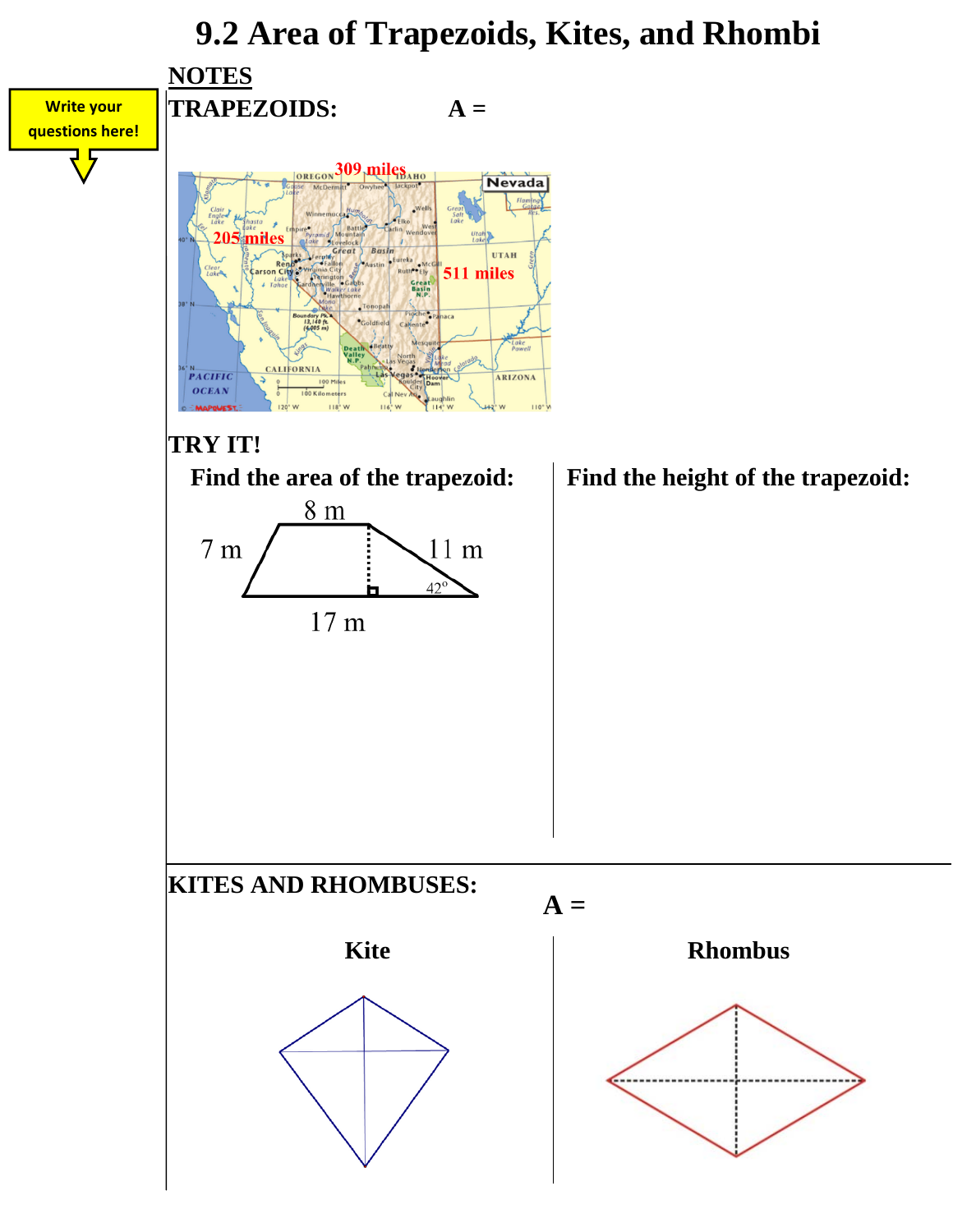

**Summarize your notes!**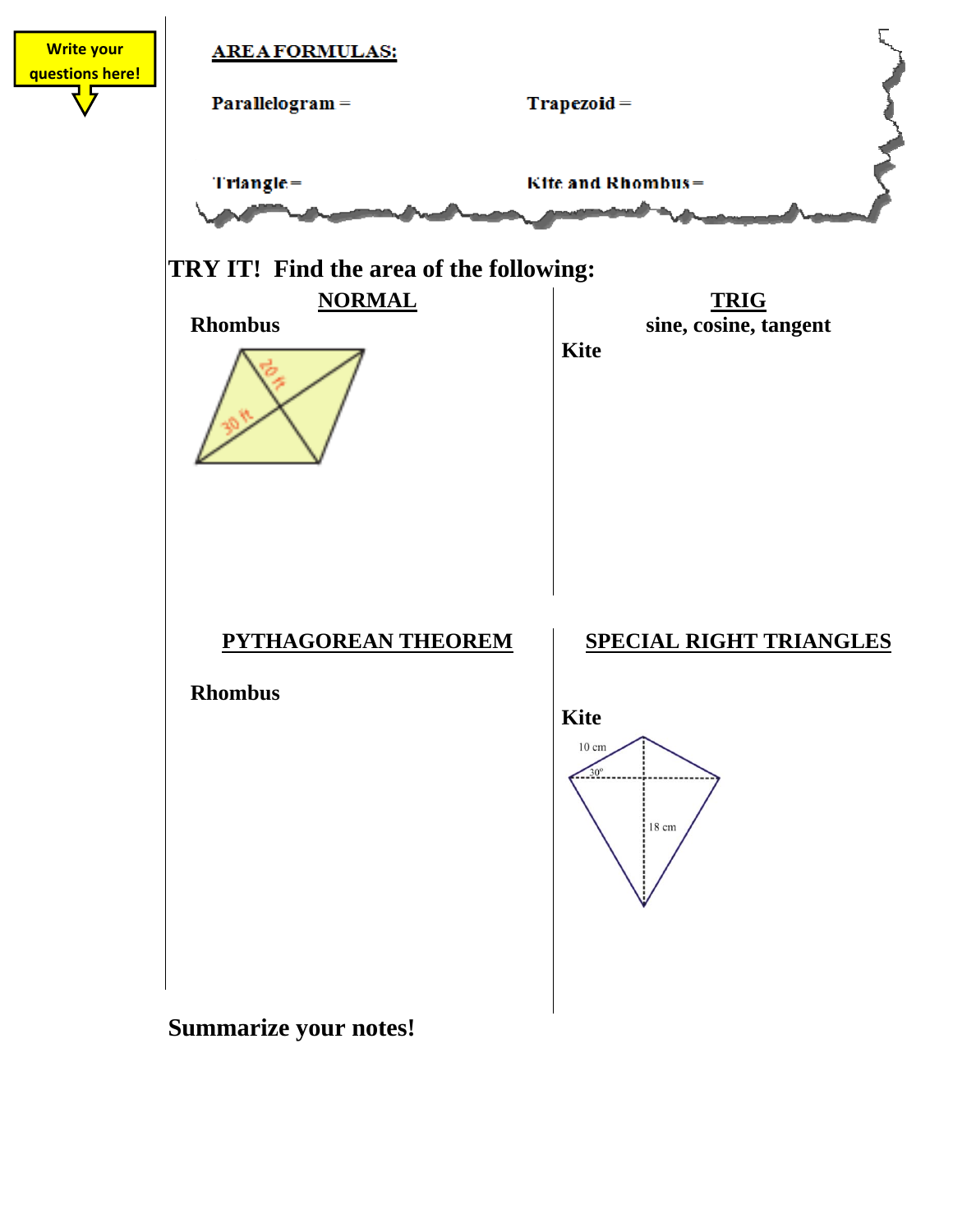## **9.2 PRACTICE**

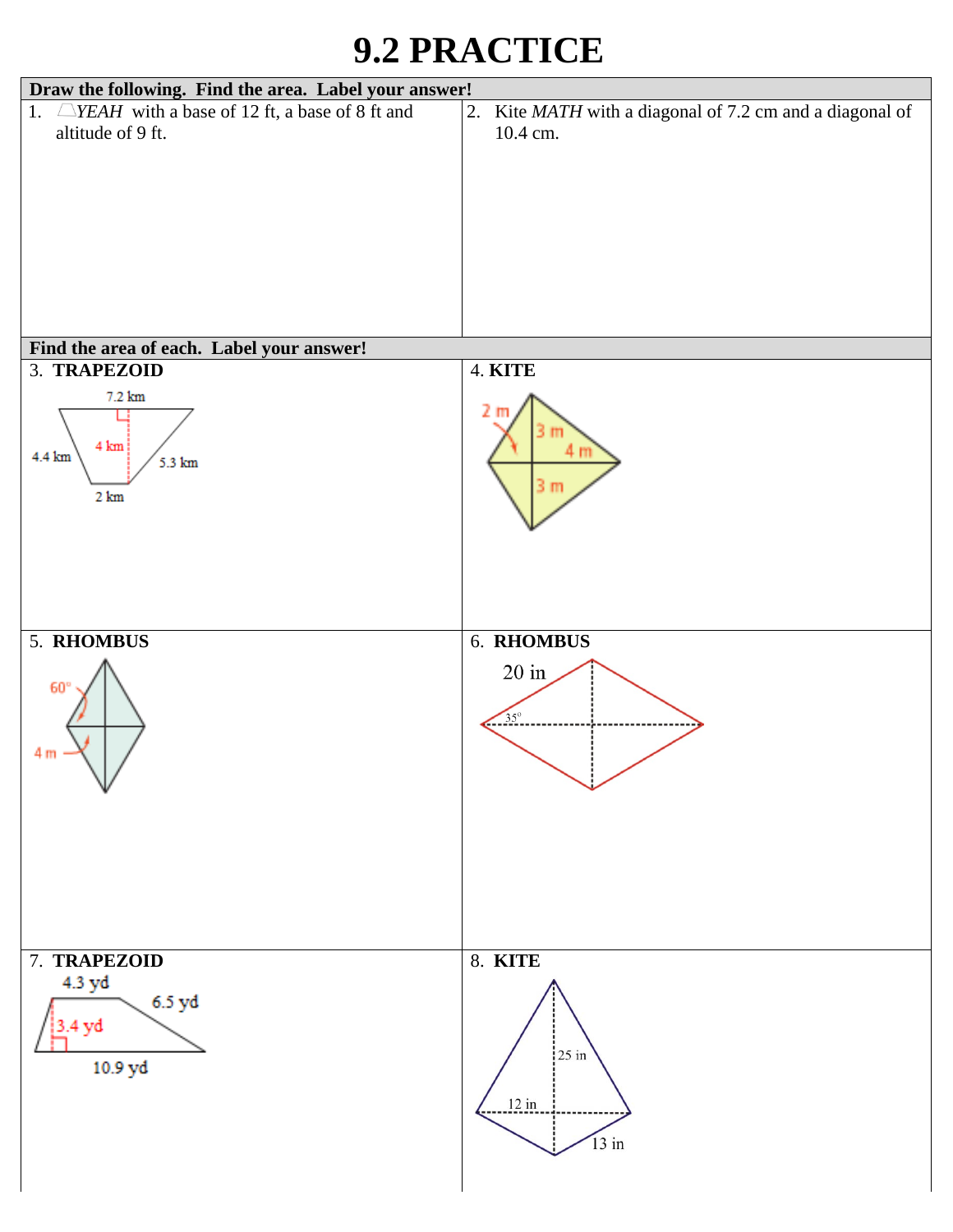

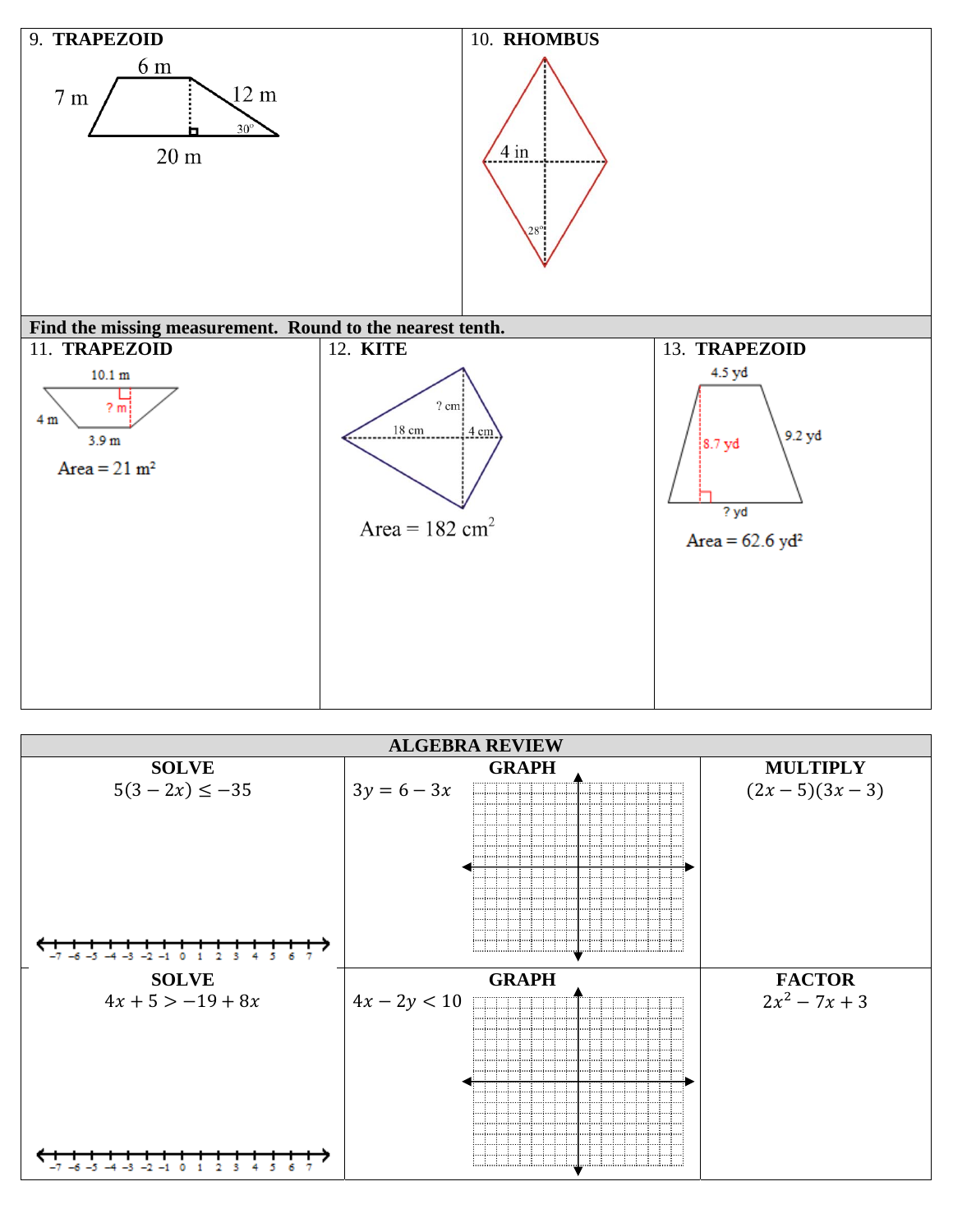## **9.2 APPLICATION**



**Watch the application walk through video if you need extra help getting started!** 

1. Draw rhombus *YEPS* with a perimeter of 20 in and a diagonal of 6 in. Find the area!

2. **SAT PREP** Below are sample SAT questions. The SAT is the main standardized test that colleges look at for admission. One is multiple choices; the other is free response where you must grid in your answer. Blow it up.